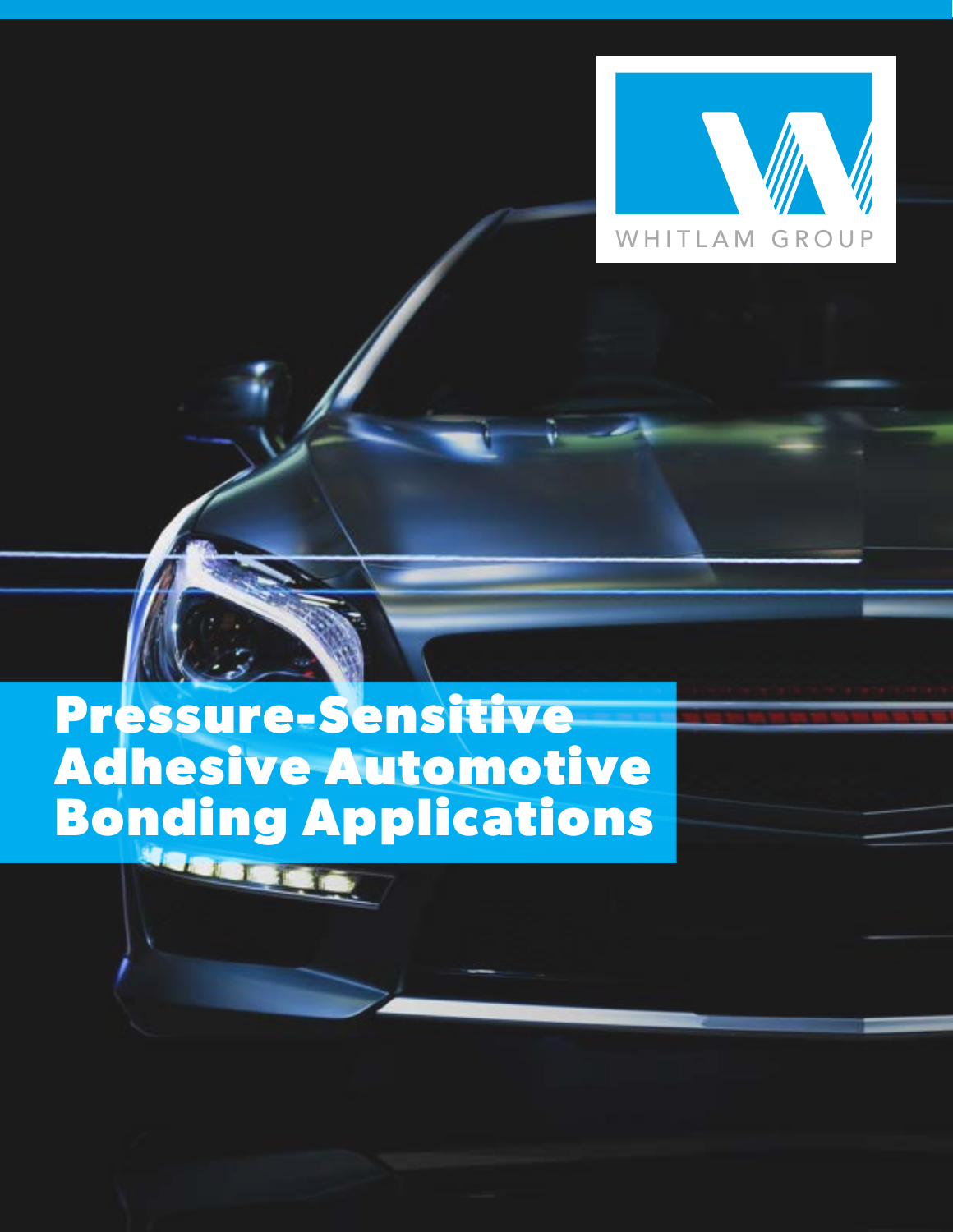## **Whitlam manufactures parts that are used to assemble various sub-assemblies.**

Whether the application is to reduce Buzz, Squeak, and Rattle (BSR), to eliminate Noise, Vibration, and Harshness (NVH), or to achieve light weighting goals to improve fuel economy we can provide an engineered solution.

Our team at Whitlam Group specializes in design, and custom converting to create a product to meet your needs. This could include solving a problem, providing efficiency gains, or reducing costs. Our state-of-the-art equipment allows Whitlam to accommodate some of the tightest tolerances in the industry, down to  $+/-$  0.1mm (material dependent).

Our Servo-Motion control systems allow for island placement, and the ability to laminate many materials with great precision.

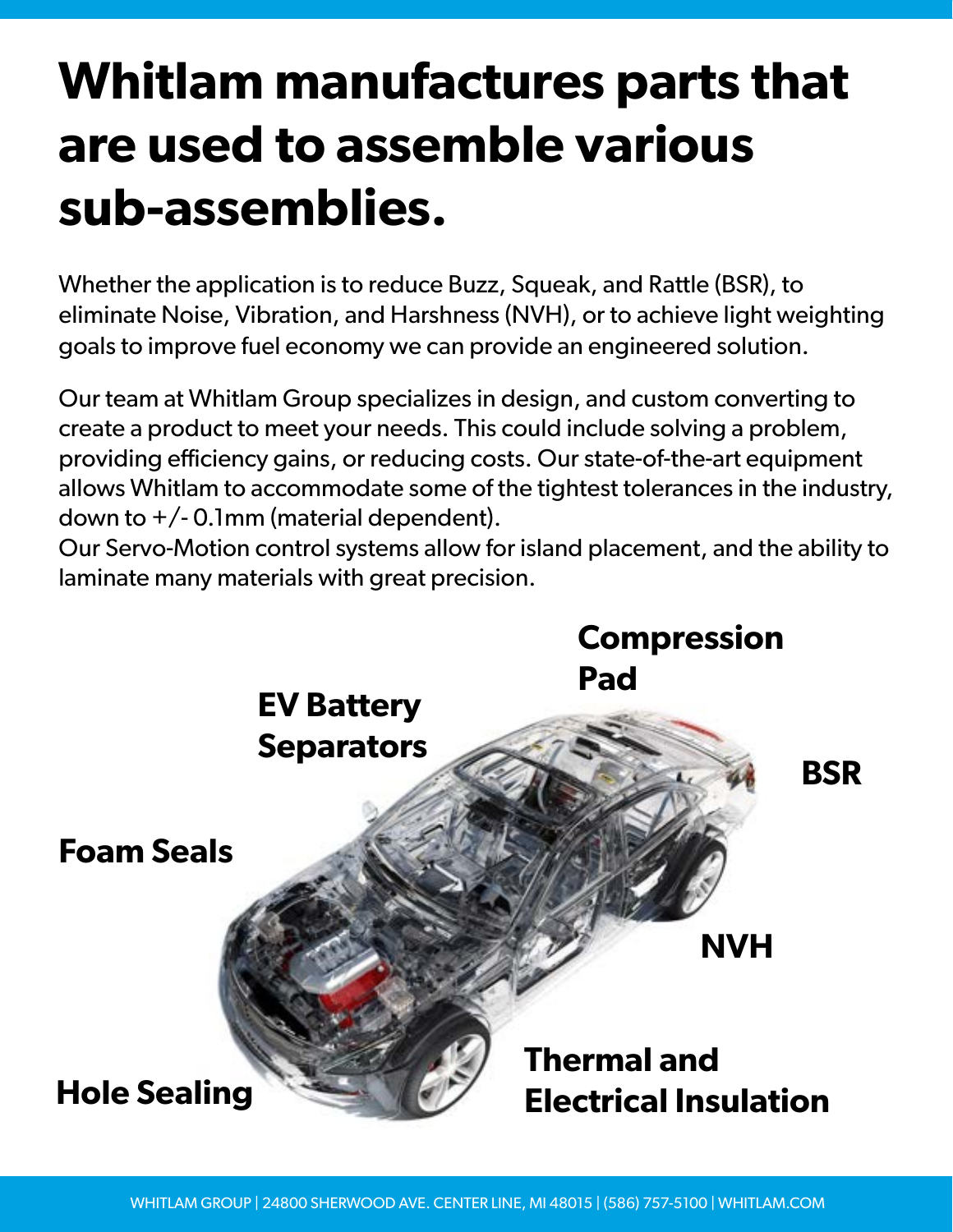#### **EV Battery Bonding**

The use of pressure-sensitive tapes to bond pouch and/or prismatic cells together in EV Battery pack assemblies offer key benefits:

- Pressure-sensitive adhesives require no cure time, with immediate strength they can act as an assembly aid and a bonding solution, unlike liquid applied products.
- There is no need for mixing nozzles or pot life concerns, as pressure-sensitive adhesives feature single-component functionality.
- Flame retardant and dielectric tapes are available when there are flame or electrical requirements.



#### **Thermal & Electrical Insulation**

EV and battery manufacturers have strict requirements against thermal runaway events and rely on mica, ceramic fibers and other materials for protecting cells and passengers.

- Flame retardant adhesives that enable composites and materials to meet UL® 94 V-0 and other flame requirements.
- Single- and double-coated filmic tapes for fiber encapsulation and dielectric strength.
- Easy release liners for preventing cohesive failure of delicate fibrous based materials.

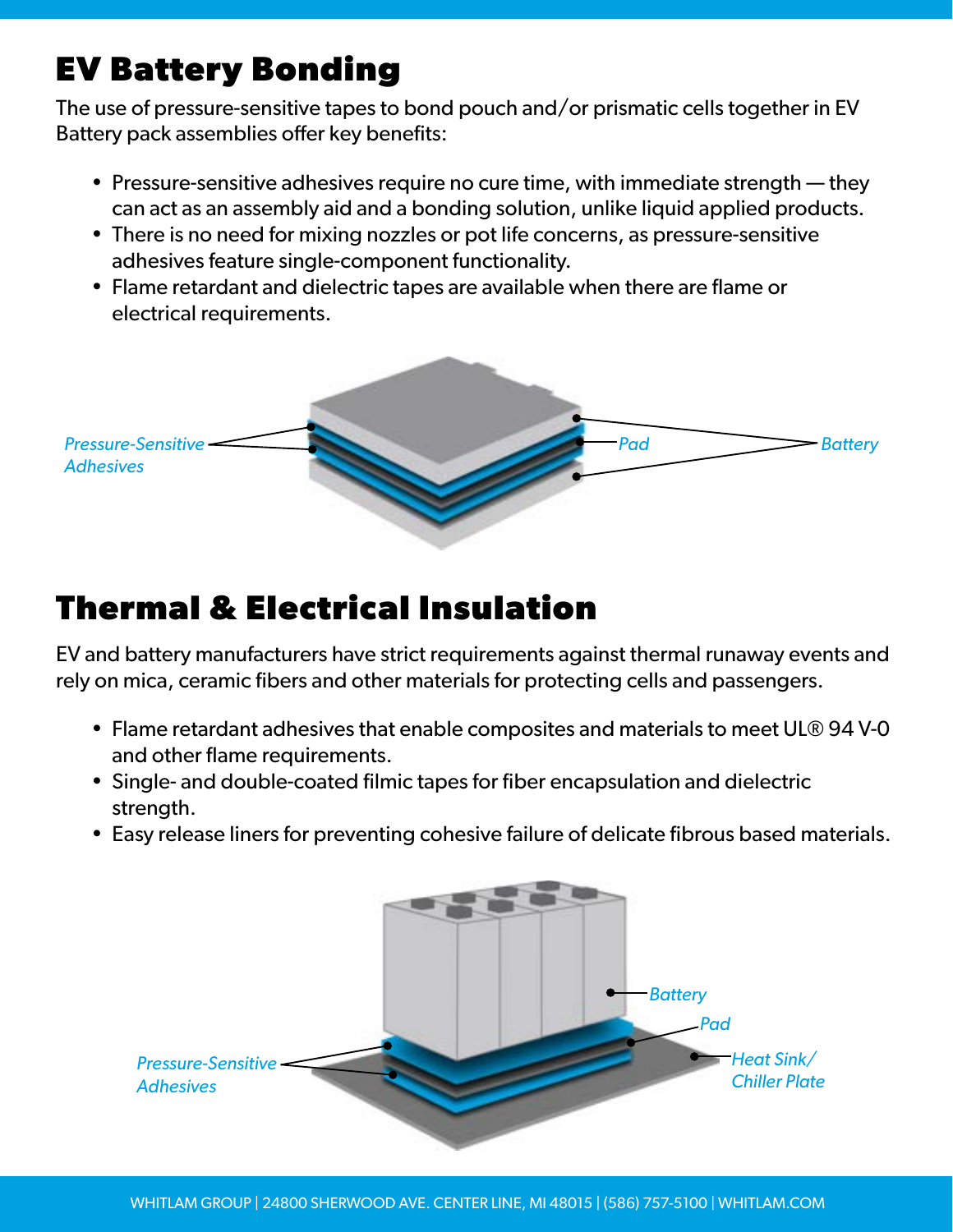#### **Compression Pad**

Individual prismatic and pouch cells in EV Battery packs need protection from impact and movement. Pouch cells can also swell during charging and discharging. To help prevent damage, EV Battery manufacturers are placing foams backed with pressure-sensitive tape between each cell. The use of pressure-sensitive tapes for cell cushioning offers some key benefits:

- Pressure-sensitive tapes require no cure time, with immediate strength they can act as an assembly aid and a bonding solution, unlike liquid applied products.
- Full coverage adhesion between the metalized polyester pouch cell and cushion foam when pressure-sensitive tapes are used.
- Flame retardant and dielectric tapes are available when there are flame or electrical requirements.



#### **Hole Sealing**

Whitlam's hole covering products offer weight reduction of up to 85% in comparison to typical rubber and plastic hole plugs. There are a variety of alternatives to rubber or plastic plugs to fit any application.

- Thinner materials with pressure sensitive adhesive
- Air-tight closing to seal off holes from water and dust
- Characteristics include excellent acoustic-damping performance

*Rubber or plastic hole plugs replaced with lighter thinner materials*

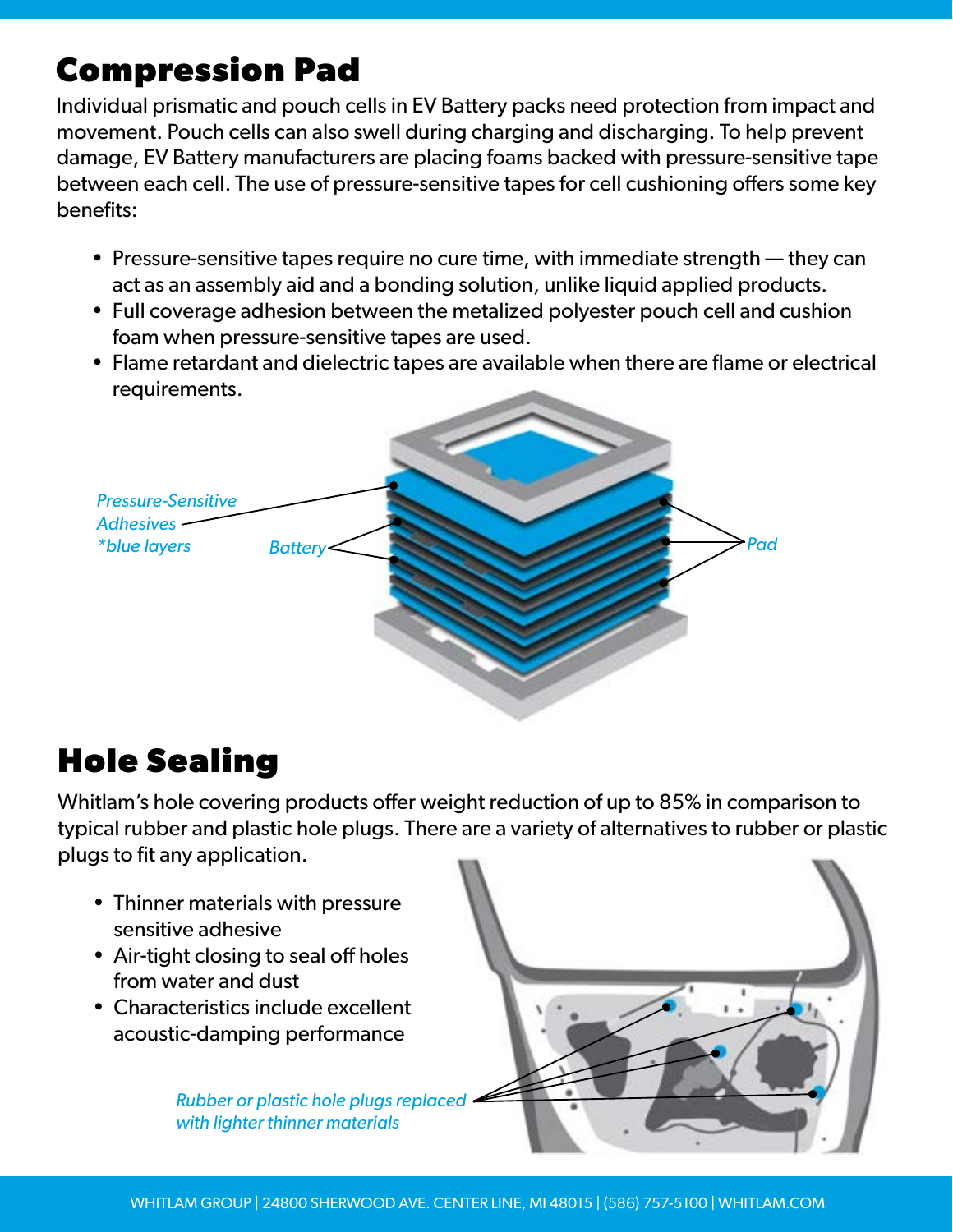#### **Foam Seals**

Custom engineered Foam & Foam Tapes to provide an economical solution to your most demanding sealing requirements. These closed-cell PVC foams can be manufactured with or without adhesive.

- Closed cell structures seal out light, air, dust and moisture
- Cushions against shock and vibration
- Service temperatures of -20ºF to +180ºF

*\*Hinge would be applied on top of Foam Seal application*



### **BSR/NVH**

By combining pressure sensitive adhesives and using a variety of sound damping materials you are able to quiet noise and reduce vibration in many areas for automotive applications.

Double sided tapes for every application. A portfolio of products pre-tested to major OEM specifications. Low-VOC options.

- Reduce structure-borne noise in metal and composite panels and support structures
- Optimized acrylic converts vibrational energy to negligible heat that readily dissipates
- Reduce vibrational fatigue to decrease wear and tear on parts and lower the risk of part loosening and displacement
- Attach materials when low VOC is required
- Attach polyurethane, polyethylene or crushed EPDM gasket to seal air, water, and dust out
- *\* BSR/NVH have various applications with a wide range of solutions within a vehicle to prevent buzzing, squeaking, rattling, and to cancel out noise and vibration.*